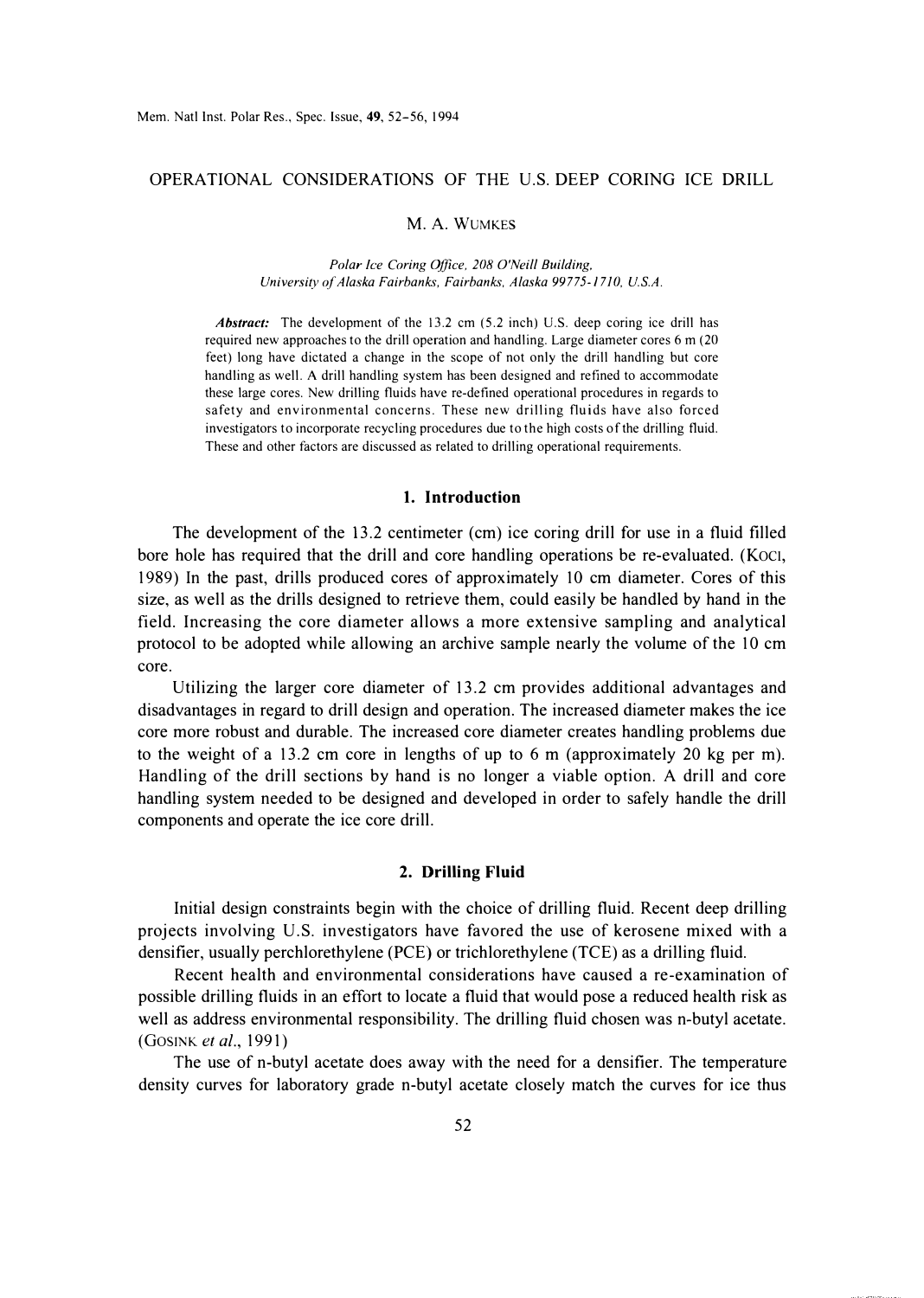making it a desirable fluid for preventing bore hole closure due to overburden pressure and plastic deformation. It does, however, have characteristics that need further consideration. Some common seal and o-ring materials are chemically attacked by exposure to n-butyl acetate. All drill components must be closely examined for materials compatibility before being incorporated into the drill design. Fortunately, butyl acetate is a common industrial solvent and several readily available materials lend themselves well to use with butyl acetate. Most o-rings, seals and gaskets are easily replaced with compatible substitutes.

The cost of purchasing and transporting enough drilling fluid for a larger diameter core is also an important factor in consideration of an over-all drill operation. The higher cost makes it necessary to recover and recycle as much of the drilling fluid as possible. This factor was carefully considered in the operational approach of the drill handling and drill fluid recovery system. Increasing environmental concerns dictate even closer examination of operational priorities and protocol.

#### **3. Chip Handling**

As a result of the desire to recover large diameter core in lengths of up to 6 m, conventional drill handling procedures had to be re-examined. The kerf of ice that is removed during the coring process is nearly the same volume as the core itself. If 6 m core lengths are desired, an equivalent chip retaining capacity must be incorporated into the drill design. Also involved is the volumetric increase of ice as chips are produced by the cutting process. As observed at G1SP2, a screen volume of approximately 1.5 times that of the core volume is necessary.

The G1SP2 drill uses a modified well screen to capture the ice chips produced as a result of the coring operation. The chips are pumped into a screen section where the drilling fluid can flow back into the bore hole and the chips retained in the screen for transport to the surface. The chips are removed from the screen section at the surface by using an electric vibrator.

A key element in the chip handling process is the coupling mechanism used to connect drill string components. It allows workers wearing protective clothing to efficiently make the connections and disconnections of the various drill components quickly and safely. The coupling is very rigid, minimizing the tendency of the drill string to wander. It has a positive safety latch mechanism which prevents loss of drill string components if the coupling is not seated or not tightened properly due to ice or chip slurry. Also incorporated in the design is an adequate chip path that allows quick and efficient screen cleaning. The coupling design used on the G1SP2 drill was produced by Larry V. KozYCKI of the Geophysical Institute machine shop at the University of Alaska-Fairbanks. The chips are caught in a large hopper beneath the drill platform. A 15 cm auger transports the chip slurry out to an area where the chips are centrifuged to recover any butyl acetate trapped in the slurry. The centrifuging of the chip slurry recovers approximately 95% of the butyl acetate contained in the chips. This recycled butyl acetate is then re-used in the bore hole. This recycling procedure has more than paid for the equipment necessary for this process.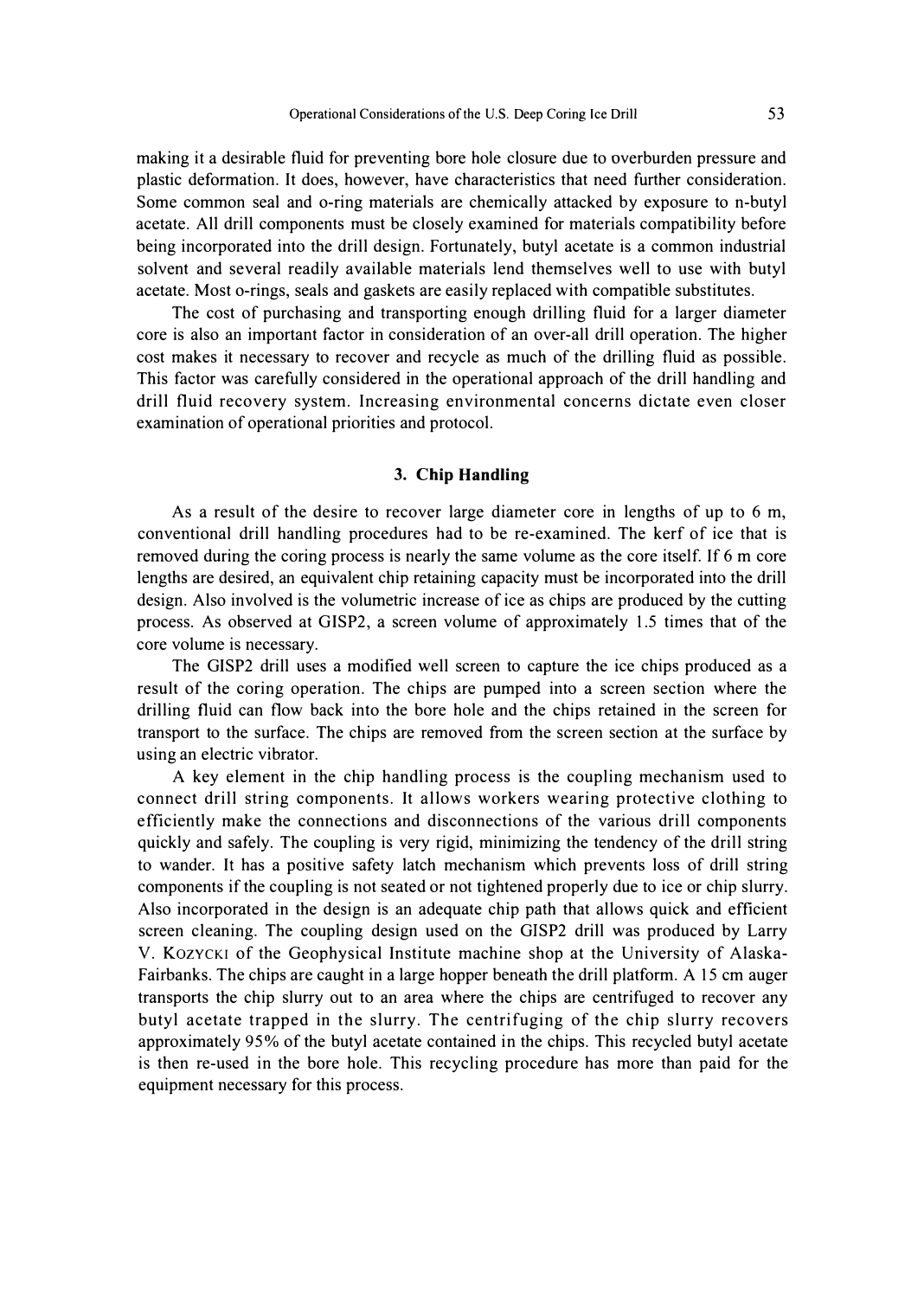# **4. Drill Handling**

The use of butyl acetate as a drilling fluid accentuates the need for ergonomically sound system design because of the requirement of wearing not only heavy Arctic clothing but also respirators and protective gear (Fig. 1). Design options must consider ease of operation while wearing these types of protective clothing.

The GISP2 drill is approximately 27 .5 m in length and weighs 730 kg when configured to take 6 m long cores. The core barrel assembly and screen sections are all approximately 6 m in length and weigh 90 kg of more each. These sections must be assembled and disassembled in the course of each drilling run. Drill components of this



*Fig. I. PICO 13.2 cm ice core drill handling system.*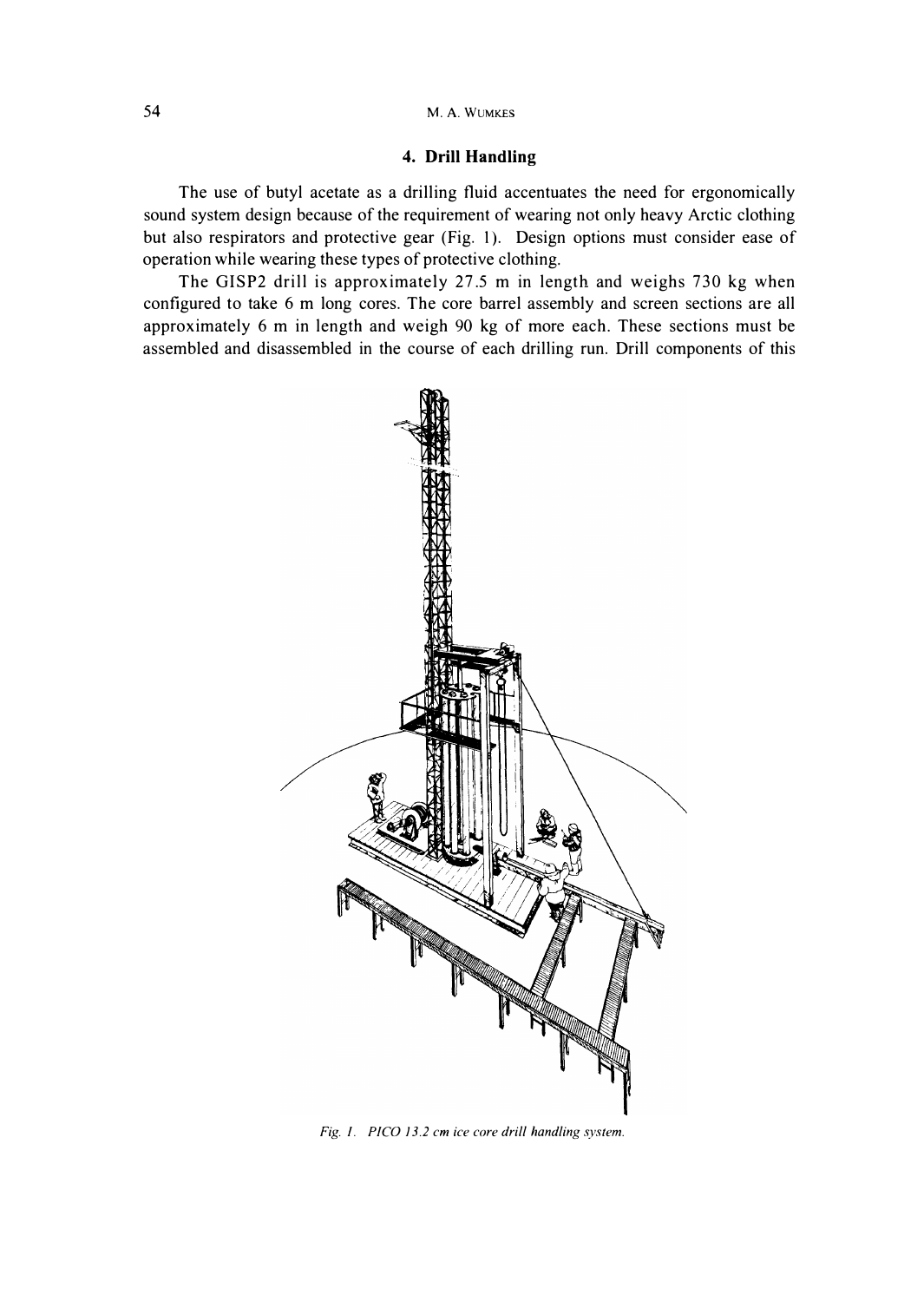size and weight cannot be handled without the use of proper drill handling equipment.

To deploy a drill of this length and weight it was necessary to develop a method to handle the drill components safely and efficiently. The procedure of dismantling the drill string while hanging in the hole was discussed but rejected because of the high risk of dropping drill parts in the bore hole. The production of a 3000 m ice core would entail hundreds of connections and disconnections of the drill components. A revolving carousel type storage rack was developed to handle the drill string. This allowed the drill to be handled in a vertical mode with the advantage that core removal and screen cleaning could take place after the drill was re configured and making the return trip down hole for the next coring run.

The carousel was designed to have eight storage positions for drill components. This allows two sets of screens and core barrels to be available so rapid tum around at the surface could take place. The components that need servicing could be quickly changed out at the surface and any servicing including screen cleaning and core extraction could take place while the reassembled drill was being sent down for another run.

The only drill component that requires handling in a horizontal position is the core barrel assembly containing the ice core. After the core barrel assembly is disconnected from the drill and placed in the carousel it is placed in a horizontal tilt table which lowers it to a horizontal position. The core barrel assembly is then disassembled and the core pushed out into a 6 m long core tray where final inspection and logging can take place. After core removal the core barrel assembly is reassembled and raised back into a vertical position where it can be placed back in the carousel. This can all be accomplished while the drill string is going down for another coring run.

## **5. Safety**

As the size of the coring drill increases, so too does the risk of handling heavy drill components. The need for protective clothing against cold and butyl acetate adds to the importance of adequate safety procedures in the drilling process.

As a result of the added clumsiness of the protective gear, every effort was made to reduce the number of hand movements necessary that would put the drilling crew at risk of injury. The need for a protective respirator complicated the important need for the drill crew to communicate with the drill operator. To overcome this problem, small FM communications radios were used. These radios utilized an ear microphone that acted as both microphone and earphone. This allows hands free communication during the procedures when both hands are needed to make drill connections.

Every activity during the assembly and disassembly process must be announced and responded to during drill operations. The use of these radios makes safe operations possible.

# **6. Testing**

The design of deep coring devices for recovering ice cores from fluid filled holes has been an evolutionary prospect. It is this evolutionary nature that brings importance to the need for adequate pre-field testing. This is especially true for developing the operational